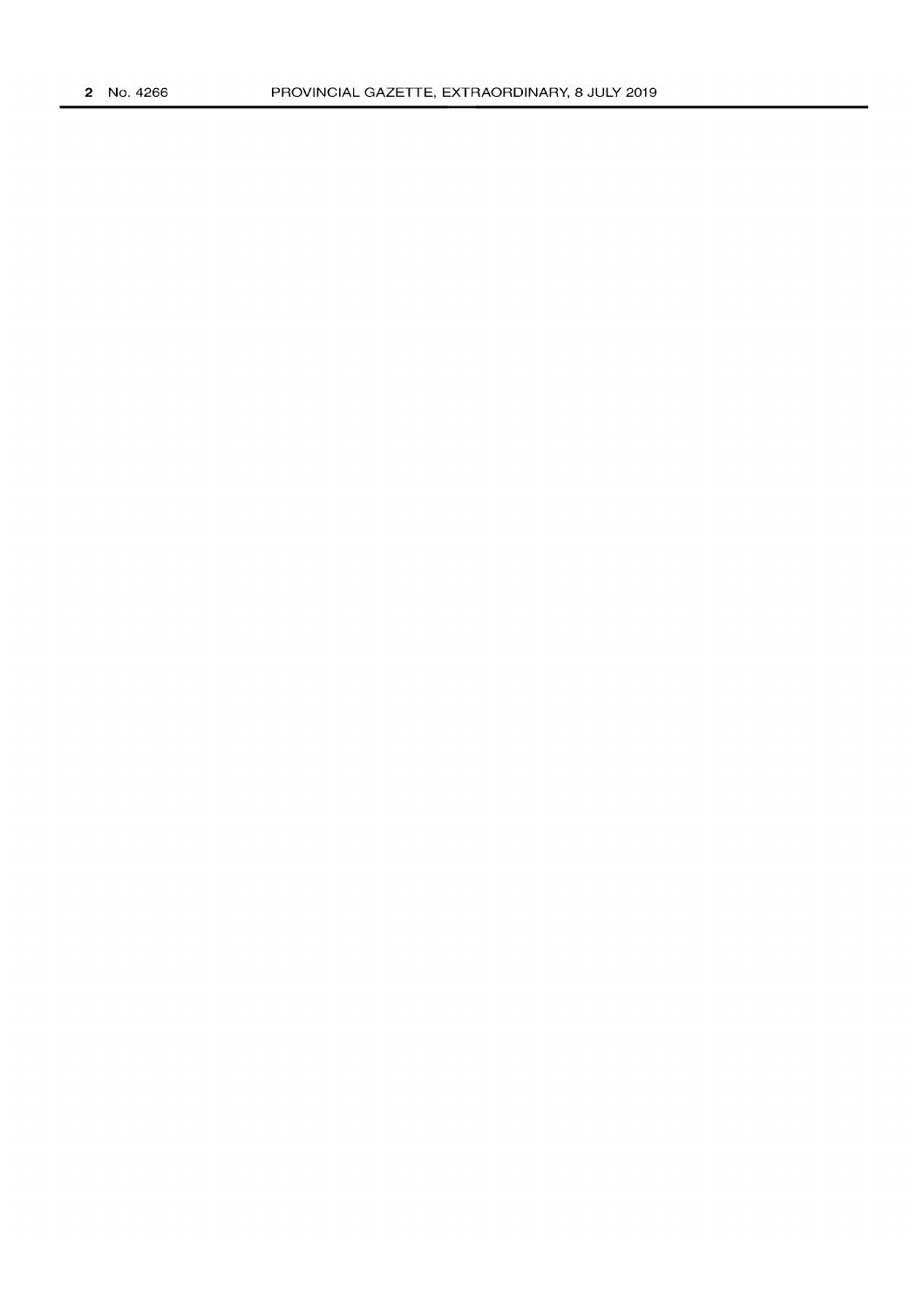## **CONTENTS**

|     |                                                                                                         | Gazette<br>No. | Page<br>No. |
|-----|---------------------------------------------------------------------------------------------------------|----------------|-------------|
|     | <b>PROVINCIAL NOTICES • PROVINSIALE KENNISGEWINGS</b>                                                   |                |             |
| 195 | Gambling Act (5/1997) (Eastern Cape) (as amended): Applications received for acquisition of a financial | 4266           |             |